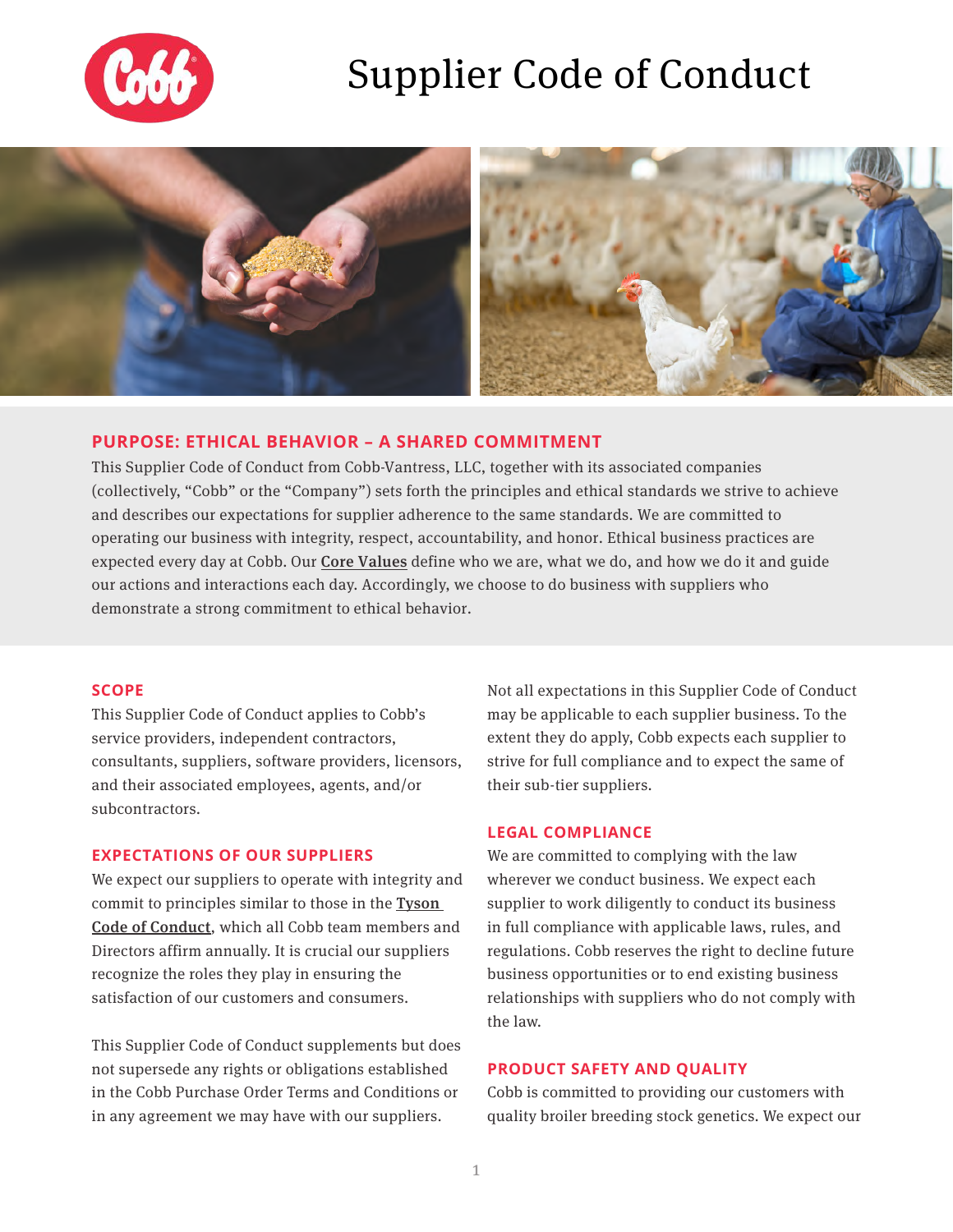

# Supplier Code of Conduct continued



supply partners to consider the safety and quality of our products to be of paramount importance and to comply with government and company bio-security requirements and specifications at all times.

### **LABOR AND HUMAN RIGHTS**

We are committed to observing fair labor practices and to treating our employees, whom we call team members, with dignity and respect. Our programs and policies support the principles contained within the [United Nations Universal Declaration](https://www.ohchr.org/en/universal-declaration-of-human-rights)  [of Human Rights](https://www.ohchr.org/en/universal-declaration-of-human-rights), the [UK Modern Slavery Act](https://www.legislation.gov.uk/ukpga/2015/30/contents), and the [International Labour Organization's Labour](http://www.ilo.org/global/standards/introduction-to-international-labour-standards/lang--en/index.htm)  [Standards](http://www.ilo.org/global/standards/introduction-to-international-labour-standards/lang--en/index.htm). We expect our suppliers to make the same commitments in their labor practices by having controls in place that:

- Verify the employment eligibility of their employees
- Prohibit inappropriate recruiting practices and fees
- Ensure no forced labor or child labor is being used or human trafficking is occurring
- Respect the right of employees to freely associate, organize, and bargain collectively
- Ensure compliance with applicable wage and hour laws
- Prohibit discrimination, harassment and workplace violence
- Provide options for employees to report concerns without fear of retaliation.

### **CONFIDENTIALITY**

Suppliers may not publicize the existence of a business relationship with Cobb or use the name, trademark, logo or other marks of Cobb in any sales, marketing or publicity activities or materials. Suppliers with access to confidential information from Cobb may not disclose the existence of such information without our advance written consent. Confidential information includes, but is not limited to:

- Product pricing
- Production technologies and processes
- Engineering and technical designs
- Production and supply costs
- Operating policies, practices, and systems
- Customer identification and information

### **DATA PRIVACY**

When suppliers handle personal and confidential Cobb team member information, such as home addresses, social security numbers, birth dates, or medical information, information technology security measures must be in place to ensure the personal and confidential information is protected against unauthorized disclosure and theft. Suppliers must have robust cyber security policies or privacy procedures. If a supplier becomes aware of an actual or possible unauthorized disclosure of Cobb company or team member personal information, it must be reported immediately to privacy@tyson.com.

## **BUSINESS PRACTICES**

We expect each supplier to conduct its business in accordance with the highest ethical standards and in accordance with standard accounting practices such as Generally Accepted Accounting Principles (GAAP) or International Reporting Standards (IFRS). In addition, we expect suppliers to have controls in place to prevent and detect misconduct, such as the misuse of company assets, conflict of interest, fraud,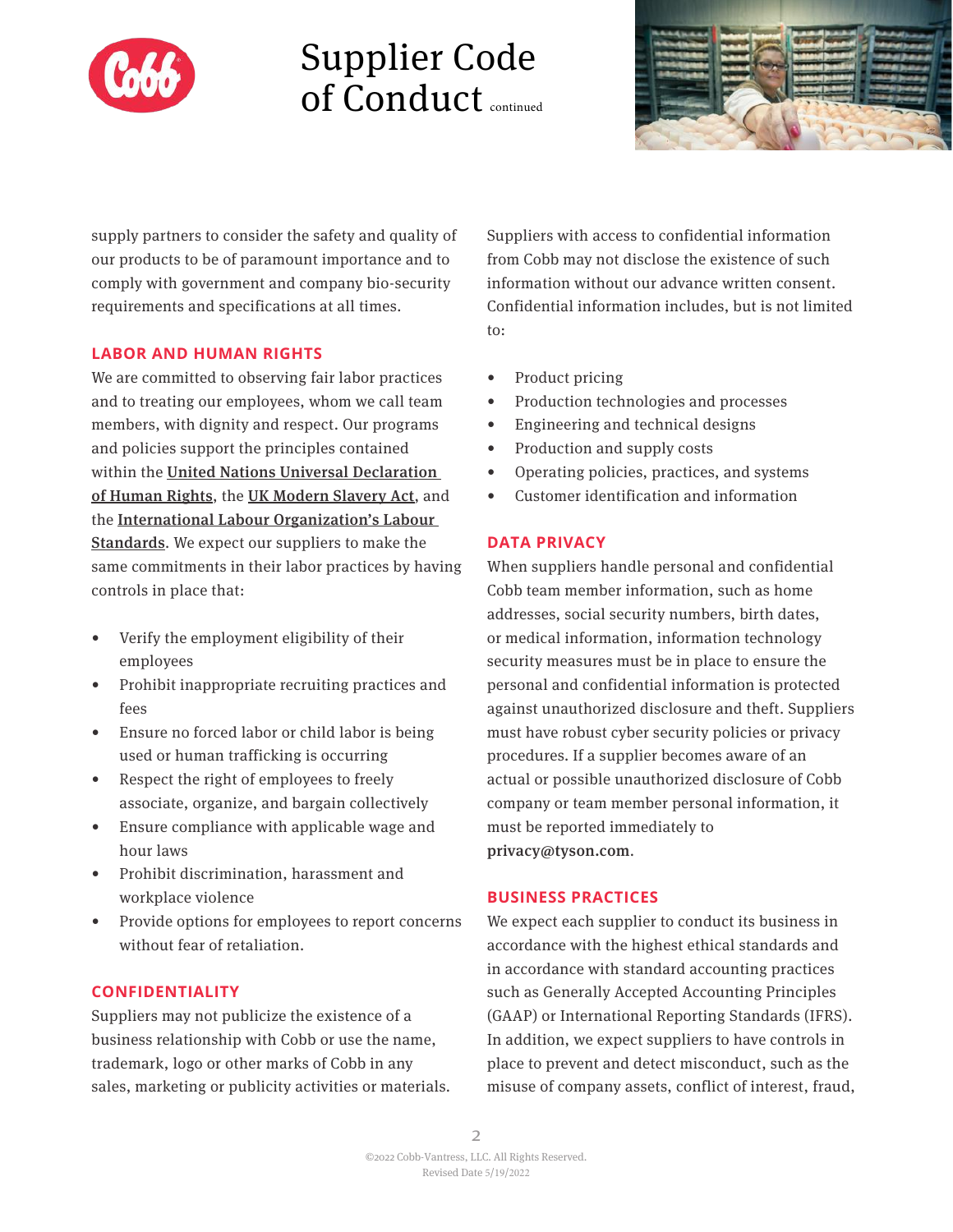

## Supplier Code of Conduct continued



embezzlement, corruption, bribery, and extortion. All supplier business dealings should be fair, legal, and honest.

#### **ANTI-CORRUPTION**

"Anti-Corruption Laws" include the US Foreign Corrupt Practices Act ("FCPA"), the US International Travel Act ("Travel Act"), the UK Bribery Act ("UKBA"), and other applicable anti-corruption laws and regulations (collectively, the "Anti-Corruption Laws"). All suppliers are expected to comply with the letter and spirit of the Anti-Corruption Laws as a condition to doing business with and receiving payment from Cobb. We expect our suppliers to conduct their businesses and interactions on behalf of Cobb in accordance with relevant Anti-Corruption Laws. We also expect our suppliers to have codes or other policies that prohibit bribes and other unlawful payments to third parties and government officials.

Suppliers are also expected to have controls in place to prevent corruption and to train their employees accordingly. Suppliers are expected to permit Cobb to request and review all relevant records to ensure their compliance with the terms of this provision. Cobb also expects our suppliers' sub-tier suppliers to comply with the Anti-Corruption laws and this provision. Suppliers may consult [Tyson's Global](https://www.tysoncodeofconduct.com/)  [Anti-Corruption Policy](https://www.tysonfoods.com/legal) for additional information on Cobb's anti-corruption expectations. Cobb reserves the right to decline future business opportunities or to end existing business relationships with suppliers who do not comply with these expectations and relevant Anti-Corruption Laws.

to entertain customers and to exchange gifts. However, entertainment and gift exchanges may be interpreted as a conflict of interest. We do not allow entertainment from suppliers that could appear excessive or appear to influence a business decision. Cobb team members may only accept gifts of nominal value from suppliers. Suppliers may never give Cobb team members gifts of cash or cash equivalents, including checks, gift certificates, and gift cards regardless of value. We do not allow entertainment or gift exchanges with government officials by suppliers on behalf of Cobb regardless of value. For additional details or questions about Cobb's expectations with respect to gifts and entertainment, we encourage suppliers to email compliance@tyson.com.

#### **SUSTAINABILITY**

As we contribute to sustainably feeding the world, we are dedicated to operating our business in a sustainable manner with regard to our workforce, animal welfare, environment, economic success, community and social responsibility, and we expect our suppliers to do the same. Cobb's purpose is to serve our customers through the use of innovative research and technology to make protein healthy and affordable to everyone. We encourage our suppliers to share our commitment to sustainable business practices and to help lead in delivering safe, affordable and sustainable food for generations to come. Our parent company Tyson Foods, Inc.'s [Sustainability Report](https://www.tysonfoods.com/sustainability) is available online for review.

### **OCCUPATIONAL HEALTH AND SAFETY**

We are committed to fostering our strong safety culture, to conducting business in a way that protects our team members and to integrating health and safety into every process. We expect our suppliers to

#### **GIFT AND HOSPITALITY**

In many companies and countries, it is customary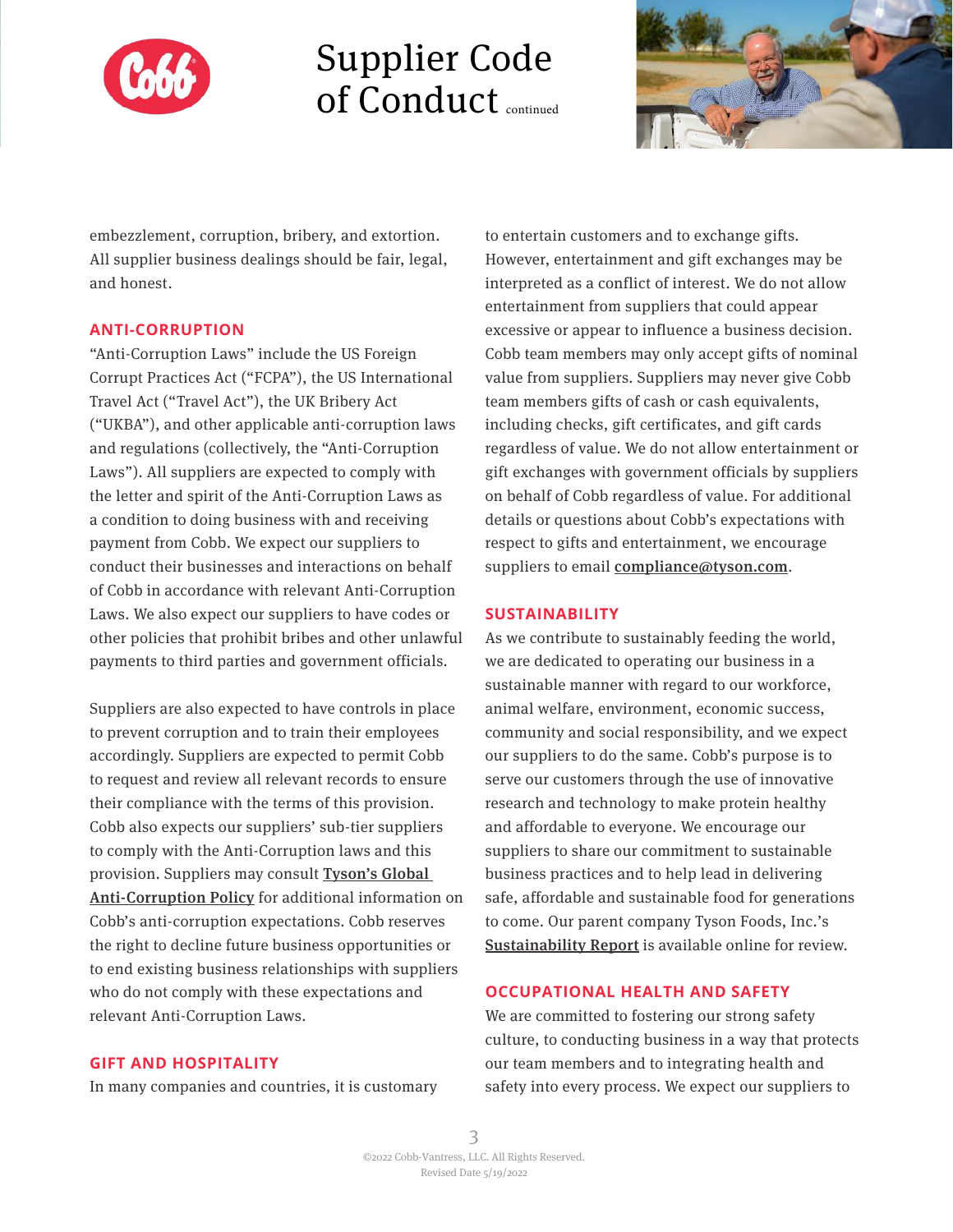

# Supplier Code of Conduct continued



operate in a manner that:

- Complies with all federal, state and local health and safety laws, regulations, and standards
- Trains and communicates regularly with their employees about safety
- Makes continuous efforts to achieve a workplace that is free from work-related injuries and illnesses

### **ANIMAL WELFARE**

We have a long-standing commitment to the welfare, proper handling, and humane treatment and care for animals in our supply chain. We expect our suppliers to use humane procedures and sound animal husbandry practices designed to prevent the mistreatment of animals. We invite our suppliers to review [Our Commitment to Animal Welfare](https://www.cobbcares.com/) on our website, and to consult with and seek guidance from our subject matter experts on questions of animal welfare. We expect our suppliers whose operations and/or activities deal with or involve animals or whose operations otherwise involve animal products to operate in a manner that:

- Complies with all applicable federal, state and local animal welfare laws, regulations, and standards
- Trains and communicates regularly with their employees about animal welfare
- Makes continuous efforts to improve animal welfare compliance
- Maintains a production system that complies with an industry standard welfare program that includes third-party welfare audits

### **ENVIRONMENT**

We are committed to conducting business in a safe, environmentally responsible manner. We expect our suppliers to operate in a manner that:

- Complies with all applicable federal, state and local environmental, laws, regulations and standards
- Strives to responsibly manage the impacts of their operations on the environment and the operations of Cobb
- Makes continuous efforts to improve environmental processes and achieve compliance

### **REPORTING ETHICAL CONCERNS**

Suppliers should promptly report violations of this Supplier Code of Conduct or any alleged misconduct or unethical behavior by a Cobb team member to a Cobb manager or to **ethics@tyson.com** without fear of retaliation. Suppliers also have the option to use the Cobb Help Line at 1-888-301-7304 or Web Line at [telltysonfirst.com](https://secure.ethicspoint.com/domain/media/en/gui/71667/index.html), operated by an independent third party and available 24 hours a day, seven days a week in multiple languages with an option to remain anonymous.

When honoring a request for anonymity or a request to keep certain information confidential would, in Cobb's judgment, put the health or safety of others at risk, jeopardize product quality, or compromise protection of the environment, Cobb will disclose all information it feels is necessary to mitigate or eliminate imminent harm.

Employees of suppliers are encouraged to work directly with their employers to resolve internal ethical concerns.